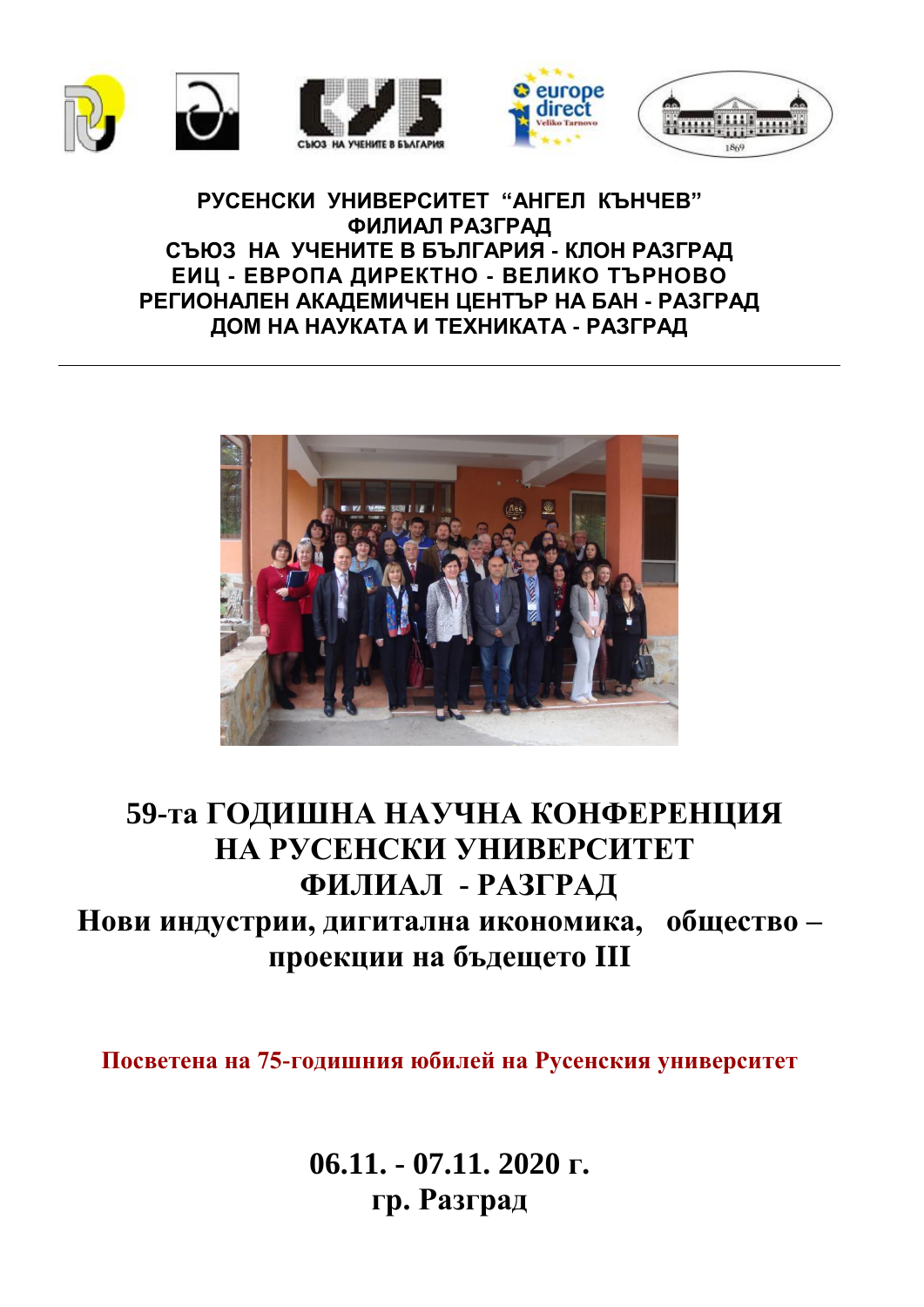# **П Р О Г Р А М А**

#### **06. 11. 2020 г.**

| https://meet.uni-ruse.bg/b/er6-6jy-9c6<br>Приветствия<br>11:00 ч.<br>Компютърно приложение за<br>оценка<br>качеството<br>продуктите на зърнена основа<br>Проф. д-р Ясмина Лукинац<br>Университет, Йосиф Щросмайер", Осиек, Хърватия<br>FTIR микроспектроскопия за изследване на нееднородни по<br>фазов състав и структурни характеристики биологични<br>минерализации<br>ПЛЕНАРНИ<br>Доц. д-р Росица Титоренкова<br>ДОКЛАДИ<br>Институт по минералогия и кристалография "Акад. Иван<br>Костов", БАН, София<br>$11.10 - 13.00$<br>Хартия от камък<br>Инж. Анелия Пергот<br>Европак България, Варна<br>Интегриран подход за индустриална обработка на орехи<br>Доц. д-р Кристина Попович<br>Технически университет, Кишинев, Молдова | на |
|-------------------------------------------------------------------------------------------------------------------------------------------------------------------------------------------------------------------------------------------------------------------------------------------------------------------------------------------------------------------------------------------------------------------------------------------------------------------------------------------------------------------------------------------------------------------------------------------------------------------------------------------------------------------------------------------------------------------------------------|----|
|                                                                                                                                                                                                                                                                                                                                                                                                                                                                                                                                                                                                                                                                                                                                     |    |
|                                                                                                                                                                                                                                                                                                                                                                                                                                                                                                                                                                                                                                                                                                                                     |    |
|                                                                                                                                                                                                                                                                                                                                                                                                                                                                                                                                                                                                                                                                                                                                     |    |
|                                                                                                                                                                                                                                                                                                                                                                                                                                                                                                                                                                                                                                                                                                                                     |    |
|                                                                                                                                                                                                                                                                                                                                                                                                                                                                                                                                                                                                                                                                                                                                     |    |
|                                                                                                                                                                                                                                                                                                                                                                                                                                                                                                                                                                                                                                                                                                                                     |    |
| Заседание на секция "Химични технологии"<br>$14.00 - 16.00$                                                                                                                                                                                                                                                                                                                                                                                                                                                                                                                                                                                                                                                                         |    |
| Заседание на секция "Биотехнологии и хранителни<br>$14.00 - 16.00$<br>технологии"                                                                                                                                                                                                                                                                                                                                                                                                                                                                                                                                                                                                                                                   |    |
|                                                                                                                                                                                                                                                                                                                                                                                                                                                                                                                                                                                                                                                                                                                                     |    |
| Постер сесия - секция "Химични технологии" -<br>9.30-11.30                                                                                                                                                                                                                                                                                                                                                                                                                                                                                                                                                                                                                                                                          |    |
| Постер сесия - секция "Биотехнологии и хранителни<br>9.30-11.30<br>технологии"                                                                                                                                                                                                                                                                                                                                                                                                                                                                                                                                                                                                                                                      |    |
| 07.11.2020r.<br>Обявяване на отличените автори на най-добрите доклади от<br>двете секции с кристален приз "THE BEST PAPER"<br>11.30<br>Закриване на конференцията<br>https://meet.uni-ruse.bg/b/er6-6jy-9c6                                                                                                                                                                                                                                                                                                                                                                                                                                                                                                                         |    |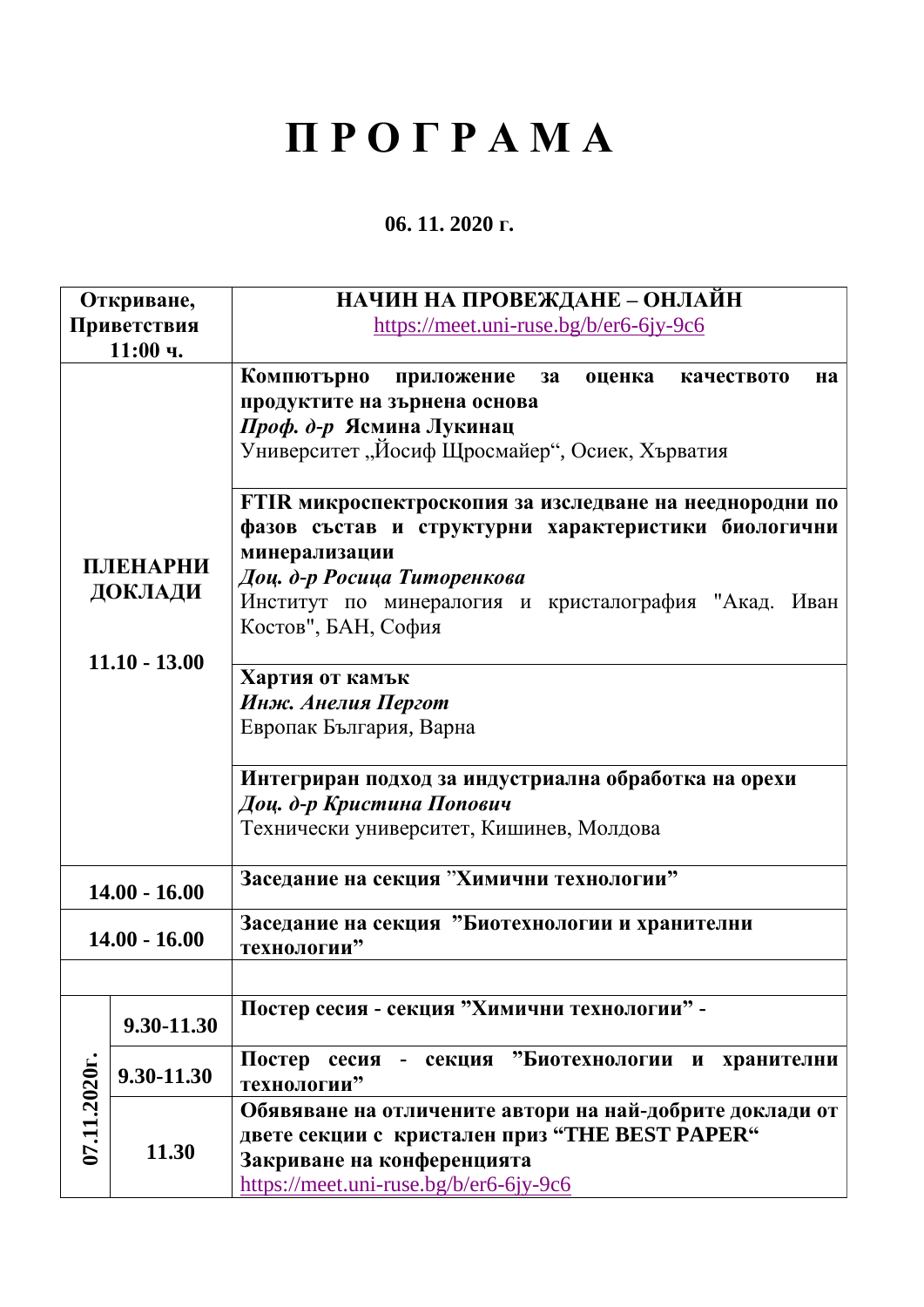| <b>Friday 6 November 2020</b> |                                                                                                                                                                                                                                                                                              |
|-------------------------------|----------------------------------------------------------------------------------------------------------------------------------------------------------------------------------------------------------------------------------------------------------------------------------------------|
|                               |                                                                                                                                                                                                                                                                                              |
| $14:00 - 16:00$               | <b>Parallel Scientific Sessions ONLINE</b>                                                                                                                                                                                                                                                   |
|                               | https://meet.uni-ruse.bg/b/er6-6jy-9c6                                                                                                                                                                                                                                                       |
| <b>FRI-ONLINE-1-CT(R)</b>     | <b>Chemical Technologies</b><br>Session Chair: Assoc. Prof. Temenuzhka Haralanova, PhD                                                                                                                                                                                                       |
| FRI-ONLINE-1-CT(R)-01:        | Application of chemometric methods coupled with infrared spectroscopy<br>for determination of ethanol in presence of methanol in aqueous<br>solutions<br><b>Petar Petrov</b>                                                                                                                 |
| FRI-ONLINE-1-CT(R)-02:        | Elucidation of the binding affinity of 2-carbamido-1,3-indandione to<br>nucleic acids<br>Nina Stoyanova, Nadezhda Markova, Petya Genova-Kalou, Ivan<br>Angelov, Irena Philipova, Venelin Enchev                                                                                              |
| FRI-ONLINE-1-CT(R)-03:        | Phosphorus recovery from swine slurry by acidifying ultrafiltration and<br>struvite crystallisation<br>Maya Stancheva, Valentin Nenov, Hyusein Yemendzhiev                                                                                                                                   |
| FRI-ONLINE-1-CT(R)-04:        | Comparative analysis of biogas production technologies using suitable<br>raw materials<br>Evgeniy Ganev, Venko Beschkov, Boyan Ivanov                                                                                                                                                        |
| FRI-ONLINE-1-CT(R)-05:        | Tautomeric conversion of 2-carbamido-1,3-indandione under influence<br>of external electric field or UV light<br>Venelin Enchev, Vassil Delchev, Ivan Angelov, Nadezhda Markova                                                                                                              |
| FRI-ONLINE-1-CT(R)-06:        | Assessment of the personality of people, working in technological<br>systems, with Eysenck personality questionnaire<br>Sabina Nedkova, Plamena Atanasova                                                                                                                                    |
|                               |                                                                                                                                                                                                                                                                                              |
| $14:00 - 16:00$               | <b>Parallel Scientific Sessions ONLINE</b><br>https://meet.uni-ruse.bg/b/xm7-rea-tpk                                                                                                                                                                                                         |
| FRI-ONLINE-1-BFT(R)           | <b>Biotechnologies and Food Technologies</b><br>Session Chair: Assoc. Prof. Iliana Kostova, PhD                                                                                                                                                                                              |
| FRI-ONLINE-1-BFT(R)-01:       | Kinetic analysis of bimolecular complementation "virus-host-cell" by<br>surface plasmon resonans (Spr) method<br>Evdokiya Belina, Radoslav Marinov, Petia Genova-Kalou                                                                                                                       |
| FRI-ONLINE-1-BFT(R)-02:       | Antiviral effect of Graptopetalum paraguayense E. Walther leaf extract<br>and its phenol acids fraction against human coronavirus 229E (HCoV-<br>229E) in vitro<br>Radoslav Marinov, Nadezhda Markova, Ivayla Dincheva, Ilian<br>Badjakov, Nina Stoyanova, Venelin Enchev, Petia Genova-Kalu |
| FRI-ONLINE-1-BFT(R)-03:       | Emerging applications of ionizing radiation for processing of materials in<br>biotechnologies and food industry<br>Delyan Gospodinov, Vilhelm Hadjiski                                                                                                                                       |
| FRI-ONLINE-1-BFT(R)-04:       | Gas permeability of bread<br>Mykola Desyk, Oleksandr Kozak, Vladimir Telychkun, Ivanna<br><b>Nazarenko</b>                                                                                                                                                                                   |
| FRI-ONLINE -1-BFT(R)-05:      | Formation of suspension structure in the process of grinding in bead<br>mills<br>Kateryna Hrininh, Oleksii Gubena                                                                                                                                                                            |
| FRI-ONLINE -1-BFT(R)-06:      | Studying and improving the continuous process of kneading yeast dough<br><b>Vitalii Rachok</b>                                                                                                                                                                                               |
| FRI-ONLINE -1-BFT(R)-07:      | Effect of processing with alternative non-thermal technologies and edible<br>packaging on food safety and quality<br>Stefan Stefanov, Yordanka Stefanova                                                                                                                                     |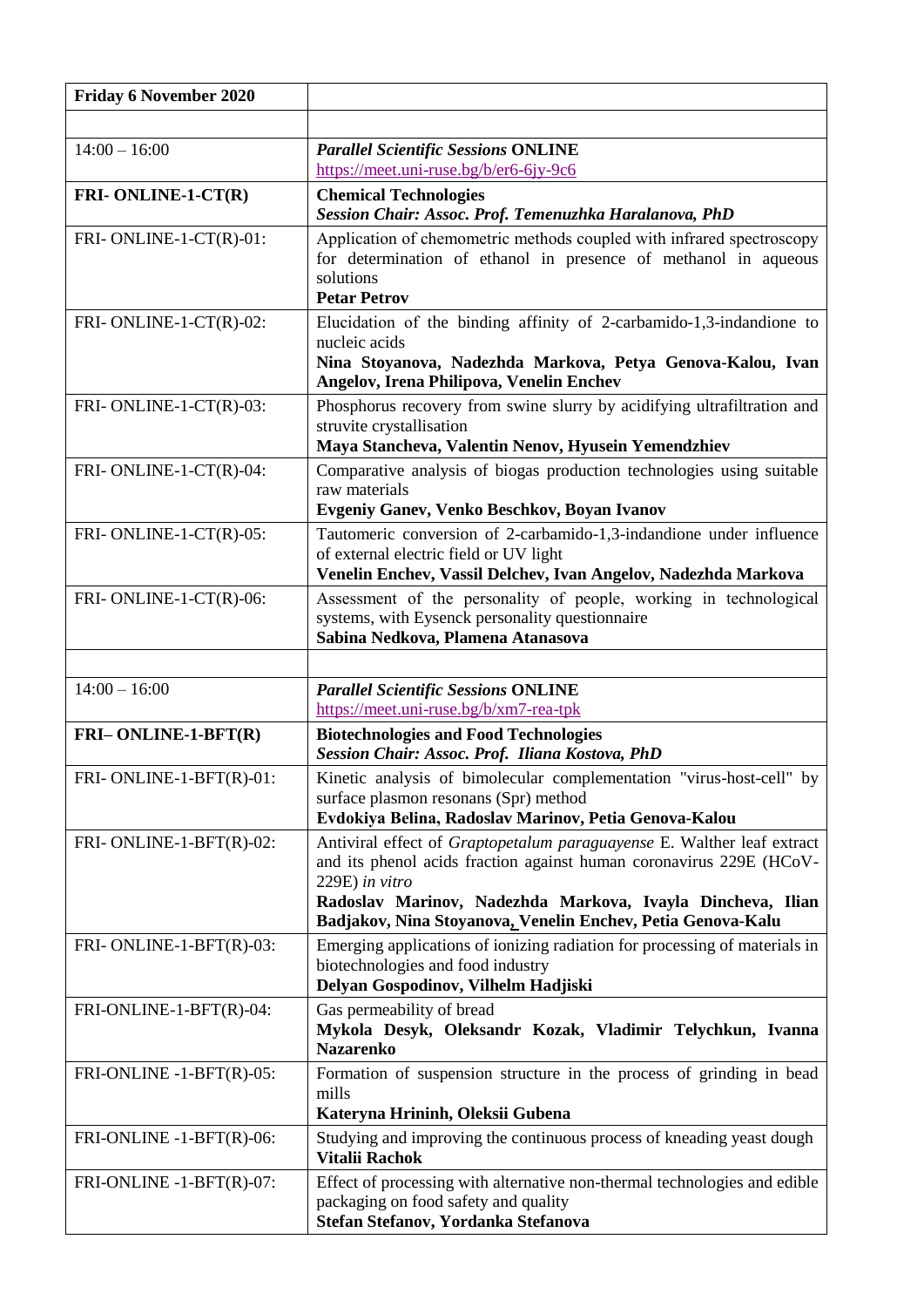| <b>Saturday 7 November 2020</b> |                                                                                                                                                                                                                                                                                             |
|---------------------------------|---------------------------------------------------------------------------------------------------------------------------------------------------------------------------------------------------------------------------------------------------------------------------------------------|
| $09:00 - 12:00$                 | <b>Parallel Poster Sessions ONLINE</b>                                                                                                                                                                                                                                                      |
| SAT-ONLINE-P-2-CT(R)            | <b>Chemical Technologies</b><br>Session Chair: Assoc. Prof. Tsvetan Dimitrov, PhD                                                                                                                                                                                                           |
| SAT-ONLINE-P-2-CT(R)-01:        | Predicting molecular properties and bioactivity score of similar<br>compounds of tazarotene<br><b>Yana Koleva</b>                                                                                                                                                                           |
| SAT-ONLINE-P-2-CT(R)-02:        | Quantum-chemical and docking analysis on the binding potential of<br>hydroxybenzoic acids from Graptopetalum paraguayense E. Walther to<br>HSV thymidine kinase active site<br>Miroslav Rangelov, Nadezhda Todorova, Petia Genova-Kalu, Nina<br>Stoyanova, Venelin Enchev, Nadezhda Markova |
| SAT-ONLINE-P-2-CT(R)-03:        | Greenhouse gas reductions through optimal biodiesel Supply Chain<br>Yunzile Dzhelil, Evgeniy Ganev, Boyan Ivanov, Desislava Nikolova                                                                                                                                                        |
| SAT-ONLINE-P-2-CT(R)-04:        | Investigation of electrical characteristics of barium titanate $(BaTiO3)$<br>Fila Yovkova, Irena Markovska, Dimitar Rusev, Dimitar Georgiev                                                                                                                                                 |
| SAT-ONLINE-P-2-CT(R)-05:        | Modification of ultrafiltration polyacrylonitrile membranes with<br>nanoclay particles<br>Milena Miteva, Dimitrina Kiryakova, Stoyko Petrov                                                                                                                                                 |
| SAT-ONLINE-P-2-CT(R)-06:        | Cordierite ceramics with improved performance properties<br><b>Olena Karasyk, Tsvetan Dimitrov</b>                                                                                                                                                                                          |
| SAT-ONLINE-P-2-CT(R)-07:        | Chances of utilizing of spent catalysts from petrochemical industry<br><b>Ganka Kolchakova</b>                                                                                                                                                                                              |
| SAT-ONLINE-P-2-CT(R)-08:        | Study of the color parameters of zircon ceramic pigments synthesized<br>from pure raw materials<br>Fila Yovkova, Irena Markovska, Tsvetan Dimitrov                                                                                                                                          |
| SAT-ONLINE-P-2-CT(R)-09:        | Corrosion inhibition of low-carbon steel in a 0.1 M $H_2SO_4$ medium<br>Temenuzhka Haralanova, Angel Dishliev, Iliyana<br>Nikolova,<br><b>Christian Girginov</b>                                                                                                                            |
| SAT-ONLINE-P-2-CT(R)-10:        | Features of thermal destruction of compositions of spodumene-eucryptite<br>composition obtained by sol-gel technology<br>Olena Khomenko, Tsvetan Dimitrov, Oleksandra Makedonskaya                                                                                                          |
|                                 |                                                                                                                                                                                                                                                                                             |
| SAT-ONLINE-P-2-BFT(R)           | <b>Biotechnologies and Food Technologies</b><br>Session Chair: Prof. Stanka Damyanova, DSc                                                                                                                                                                                                  |
| SAT-ONLINE-P-2-BFT(R)-01:       | Starch syrups as substitutes for sugar and milk powder in ice cream<br>Oksana Kochubei-Lytvynenko, Galyna Polischuk, Oksana Bass                                                                                                                                                            |
| SAT-ONLINE-P-2-BFT(R)-02:       | Modelling of process of pressing the dough in matrix with screw inserts<br>Vladimir Grudanov, Hanna Torhan                                                                                                                                                                                  |
| SAT-ONLINE-P-2-BFT(R)-03:       | Reasoning of the selection of technological parameters for the extraction<br>of sumac<br>Uliana Kuzmyk, Nataliia Yushchenko, Tetiana Osmak, Artur<br>Mykhalevych                                                                                                                            |
| SAT-ONLINE-P-2-BFT(R)-04:       | Evaluation of antioxidant activity of hydrazone<br>Nadya Agova, Miglena Todorova, Svetlana Georgieva                                                                                                                                                                                        |
| SAT-ONLINE-P-2-BFT(R)-05:       | Development of composite sauces for pasteurized products<br>Vasyl Pasichnyi, Tetyana Khorunzha, Polumbryk Manefa                                                                                                                                                                            |
| SAT-ONLINE-P-2-BFT(R)-06:       | Basic provisions and research of continuous dough kneading<br>Vitalii Rachok, Yuliya Telychkun, Volodymyr Telychkun                                                                                                                                                                         |
| SAT-ONLINE-P-2-BFT(R)-07:       | characterization<br>antimicrobial<br>of<br>Synthesis,<br>and<br>studies<br>6<br>phenothiazinil $-1,8$ – nafthoylene $-1,2$ – benzimidazole – 1 - OH<br>Neyko Stoyanov, Iliana Kostova, Iliana Nikolova, Marin Marinov                                                                       |